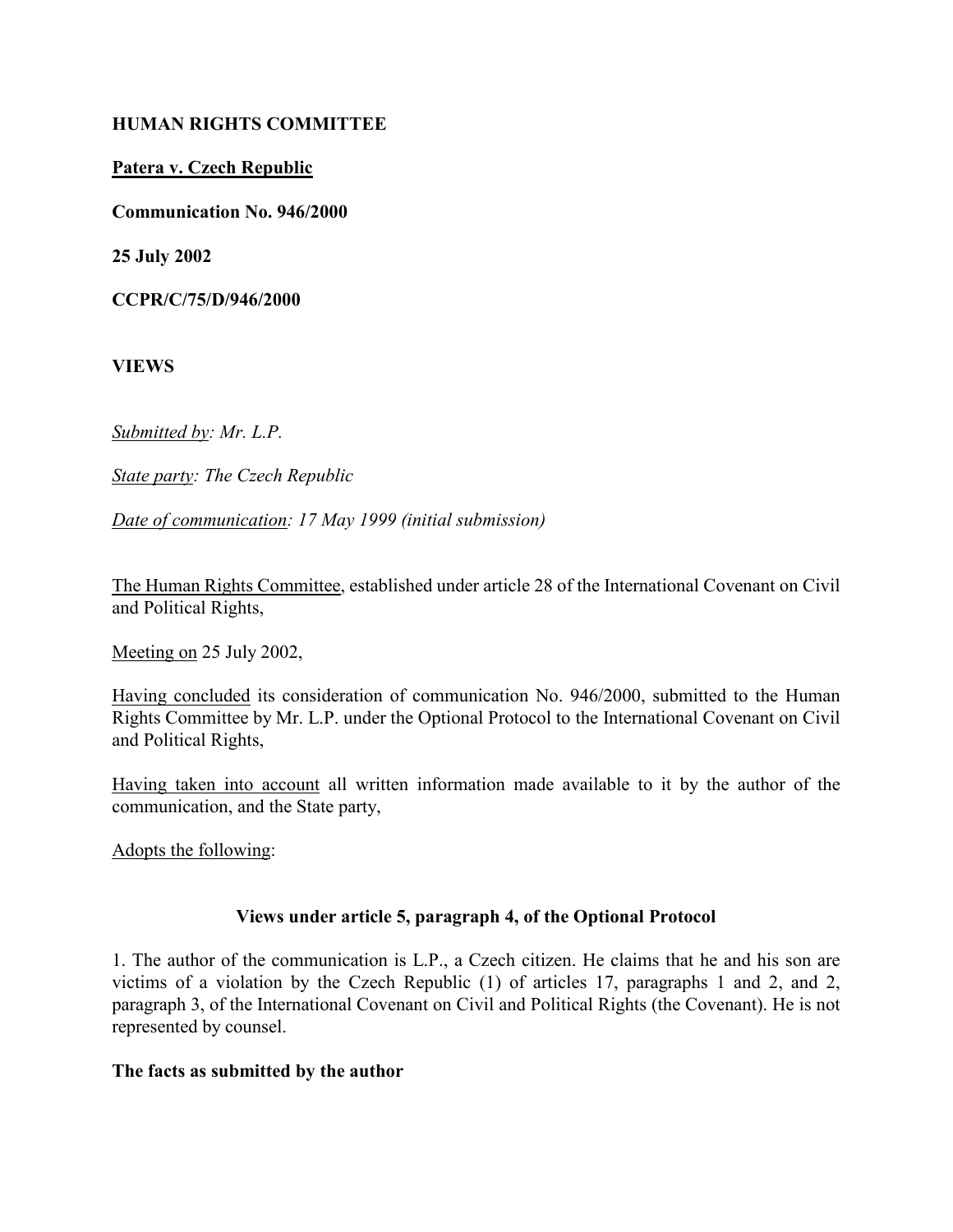2.1 The author, a businessman and leading representative of the non-governmental organization "Justice for children" and one of the founding members of "Society for the Family Mediation", has a son, who was born in 1989. Since the author separated from his wife and the mother of his son, Ms. R.P., in March 1991, their son has been under the exclusive care of the mother, and the author has been denied regular contact with him.

2.2 In a preliminary court decision from the Regional Court Prague West of 12 July 1993, confirmed in a further preliminary court decision of 2 October 1995, the author was granted the right to see his son every second weekend from Saturday morning until Sunday evening. However, Ms. R.P. did not comply with the decisions and has refused the author regular access ever since. Only during 1994 and 1995 was the author allowed to see his son on an irregular basis, but then under the surveillance of a family member of Ms. R.P. or armed security officers. Ms. R.P. has been repeatedly fined for her refusal to comply with the courts' decisions.

2.3 In 1994, the author initiated criminal proceedings against her for not complying with the said court decisions, in accordance with the Criminal Code No. 140/1961 Coll., paragraph 171, section 3. The case was dealt with by the Court of Okresní soud Ústí nad Labem, and had at the time of the author's submission to the Committee on 9 February 2002, not yet been decided.

2.4 Subsequently, the author brought new criminal charges against Ms. R.P. for not complying with further preliminary decisions granting the author access to his son from December 1997 to August 1998. The case was held over for two years, from 11 January 1999 until 14 February 2001, when eventually the judge withdrew from the case. The new judge dismissed the charges against Ms. R.P. (2) However, the author alleges that this decision was not delivered to the parties in accordance with law, and it therefore did not enter into force. The author's complaint to the Constitutional Court was dismissed.

2.5 On 18 November 1993, the Kladno Regional Court convicted Ms. R.P. of three criminal acts relating to the child custody case. The decision was appealed, but shortly before the verdict of the Court of Appeal, Ms. R.P. was granted a pardon for two of the criminal acts, whereas the third remained undecided, and eventually became time-barred. On 20 November 1995, the author submitted a constitutional complaint, which was rejected on the ground that the author had not been a party to the criminal case.

2.6 In a statement of 1 June 1992, a court specialist MUDr. J.K., and MUDr. J.B., explained that the author's wife suffers from a mental disorder in the development of her personality. In another statement by MUDr. J.C. and PhDr. H.D. of 11 May 1993, it was stated that the author's wife was damaging the interests of their son by not allowing contact between the father and the son. These statements were supported by statements from a court specialist, PhDr. V.F., dated 14 May 1995 and 15 April 1997.

# The Complaint

3.1 The author alleges violations of his and his son's rights to protection of their family life, including his right to regular access to his son.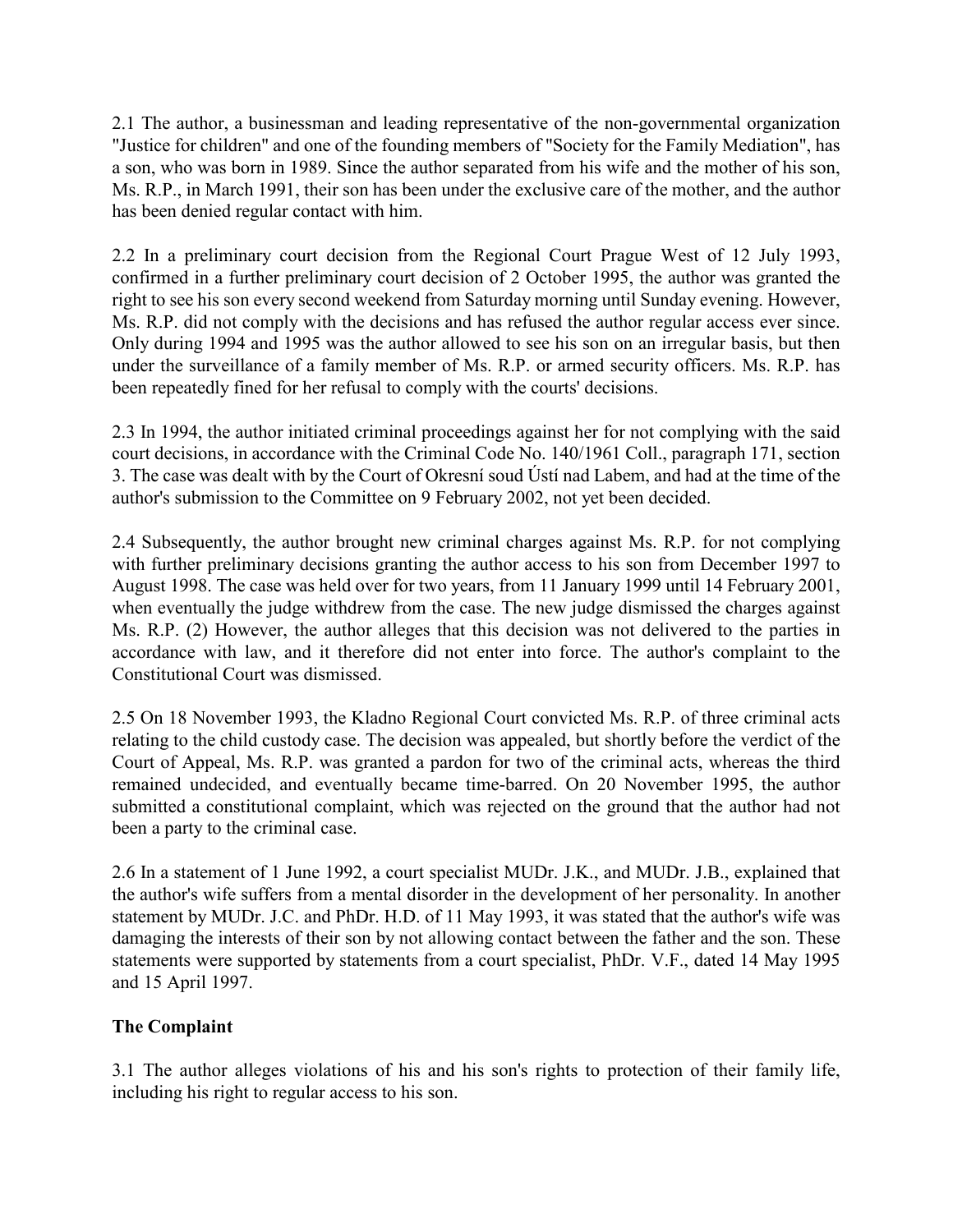3.2 The author claims that the Czech authorities have refused to act upon the court decisions allowing him regular access to his son, thus violating his and his son's right to protection of their family life under article 17, and to an effective remedy under article 2, paragraph 3, of the Covenant.

## The State party's submission on the admissibility and the merits of the communication

4.1 By note verbale of 28 February 2002, the State party made its submission on the admissibility and merits of the communication. It regards the communication as inadmissible for non-exhaustion of domestic remedies and for being manifestly ill-founded.

4.2 In respect of the facts, the State party explains that the divorce proceedings between the author and his wife, which commenced in 1989, are still pending. The custody of their son is therefore regulated by provisional orders. The extensive court files relating to the divorce case now amount to several thousand pages.

4.3 It states that on 22 November 1994, the author brought criminal charges against Ms. R.P. for obstructing the execution of a court decision, pursuant to the Criminal Code, Act No. 140/1961, Section 171, paragraph 3.

4.4 On 16 September 1997, a hearing took place before the District Court in Usti. According to the records of this hearing, after the Prosecuting attorney's speech, the author demanded information about his procedural rights. The judge advised him to read the Criminal Procedural Code, Act No. 141/1961, Section 43. The author refused to do so, and pleaded that the judge, the prosecuting attorney, and all attorneys at the District Public Attorney's office were biased against him. He also informed the court that he had brought criminal charges against the judge. On 19 September 1997, the court decided that the judge would not be disqualified for bias. The author challenged the decision by complaining to the Regional Court in Usti nad Labern, which rejected the complaint on 23 March 2000. The next hearing of the criminal case was scheduled for 23 February 2001, but the case is still pending.

4.5 On 29 December 1994, the author again brought criminal charges against Ms. R.P. for the crime of oppression, pursuant to Section 237 of the Criminal Code.

4.6 However, the police decided, on 30 June 1995, not to proceed with the case. The author's complaint about this decision was dismissed by a resolution of the Public Attorney in Usti nad Labem pursuant to Section 148, paragraph 1 (c) of the Code of Criminal Procedure, paragraph 1.

4.7 The Public Attorney initiated separate criminal charges against Ms. R.P. for obstructing the execution of a court decision pursuant to the Criminal Code, Section 171, paragraph 3, at the District Court in Ustí nad Labem. The hearing took place on 13 May and 17 August 1999 and both the author and his wife were heard. The trial was then postponed for the purpose of collecting additional evidence. The judge requested some Regional Court documentation, but was unable to obtain it because the file had in the meantime been sent to the High Court in connection with the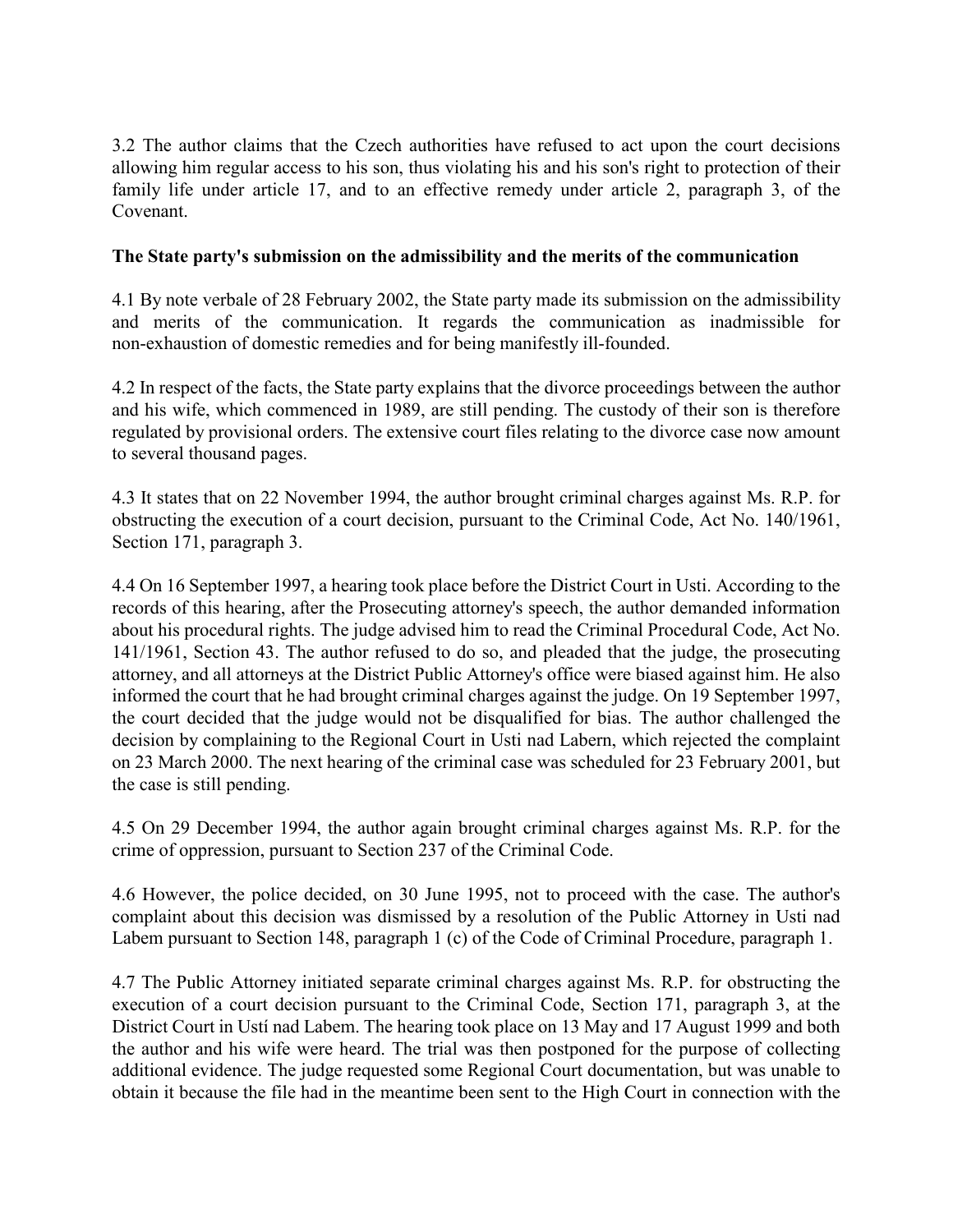author's appeal. The next hearing was also adjourned for the purpose of collecting additional evidence, after Ms. R.P.'s lawyer had requested that the evidence should include an expert opinion on their son. The case is still pending.

4.8 The Public Attorney initiated yet another criminal case against Ms. R.P., on the basis of criminal charges filed by the author. However, the investigator decided to discontinue the proceedings, on the basis of an opinion of a specialist in clinical psychology, who stated that the author's son was very firm in his views, and refuses to spend with the author the time ordered by the court.

4.9 The author complained against the investigator's decision. On 5 April 2000, the Public Attorney dismissed his complaint as unfounded, pursuant to the Code of Criminal Procedure, Section 148, paragraph 1 (a).

4.10 The author sought a review of this decision, but the complaint procedure was discontinued on 6 October 2000, on the grounds of being legally unfounded.

4.11 The author has filed a total of eight constitutional complaints, seven of which have been dismissed as manifestly ill-founded. The complaints concerned alleged breaches of the right to judicial protection. In two of the constitutional complaints, he complained about being fined for orally attacking a judge. In another motion, he required that a fine should be imposed on Ms. R.P., and in yet another, he complained against a police inspector's decision not to initiate criminal proceedings. In two of the motions, the author claimed a cancellation of a Regional Court decision, and of a Constitutional Court resolution, and in another he claimed additional information for his petition. The one constitutional complaint that was not dismissed for being manifestly unfounded, was not considered by the Constitutional Court because it did not constitute a proper motion initiating Constitutional Court proceedings, but merely a complaint against the actions of the Public Attorney's Office and a request for preliminary arrangements.

4.12 In respect of the admissibility of the communication, the State party argues that the author's constitutional complaints concerned other rights than those invoked before the Committee, and therefore the communication should be declared inadmissible for non-exhaustion of domestic remedies.

4.13 Furthermore, the State party contends that the documentation provided by the author does not reveal an arbitrary or unlawful interference by the Czech authorities in terms of article 17 of the Covenant, and the communication should be declared inadmissible for being manifestly ill-founded.

4.14 With regard to the merits of the complaint, in relation to article 17, the State party reiterates that it has never arbitrarily or unlawfully interfered with the author's rights in the terms of article 17 of the Covenant, and that all actions and decisions of the courts of all instances have complied with the rules of procedure set forth by Czech law. It points out that the author's numerous petitions and motions have resulted in a significant delay in the resolution of his divorce and the question of custody of his son. According to the State party, the author has accused of bias practically all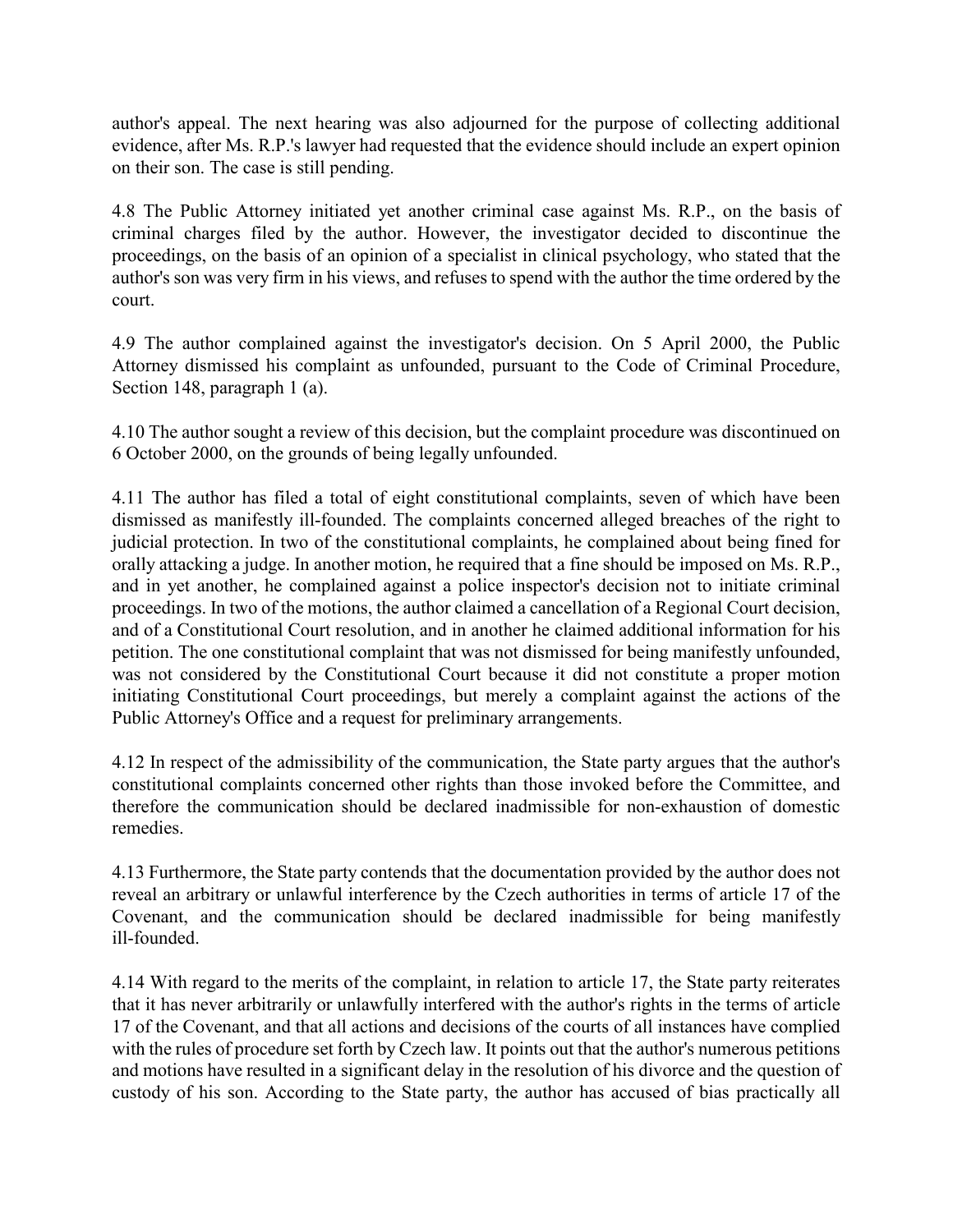authorities involved in the resolution of his family issues, including the bringing of criminal charges against investigators, attorneys and judges, as well as against his ex-parents-in-law and other persons related to Ms. R.P.

4.15 In respect of the author's claim of a violation of article 2, paragraph 3 (a) and (c) of the Covenant, the State party contends that the communication falls outside the scope of this paragraph.

## Comments by the author

5.1 By letter of 22 April 2002, the author responded to the State party's submission. He contends that the State party in several ways has misrepresented the facts. He states that the State party has avoided the substance of the case, which is that he for 11 years has been prevented from meeting with his son, and that the Czech authorities have neglected to protect his rights as a father, by failing to carry out appropriate investigations regarding the criminal allegations brought by him.

5.2 With respect to the State party's allegation that the author has not exhausted domestic remedies because he did not allege Covenant rights in his constitutional complaints, the author points out that he invoked the substance of the Covenant rights in maintaining that the State party does not provide him with protection from arbitrary interference with his privacy and family life, and does not enforce such protection with all available means.

5.3 Regarding the State party's contention that the author's numerous submissions to the courts have delayed the proceedings, the author argues that the State party confuses cause and effect, and that these numerous submissions are a result of the State party's toleration of Ms. R.P.'s criminal behaviour.

5.4 The author further contends that the only criminal charge he has brought against any of his son's grandparents was brought against Ms. R.P.'s mother, for limiting his parental rights and attacking him verbally and physically. He also brought charges against the grandmother's new husband, who had threatened to kill the author, and has not been sanctioned for bodily harm caused to the author on 30 October 1999.

5.5 According to the author, Section 1 of the Criminal Code provides that criminal proceedings must act towards the strengthening of the rule of law, and anticipate and prevent criminal acts. He considers that this section of the law enforces an obligation on the State party to act in order to stop the violation of his custody rights and prevent continuous violations of the same. The author emphasizes that he initiated criminal proceedings against Ms. R.P., not because he believes it is necessary to imprison her, but because the procedure of taking her into custody may persuade her to discontinue her culpable refusal of his custody rights.

## Issues and proceedings before the Committee

## Consideration of admissibility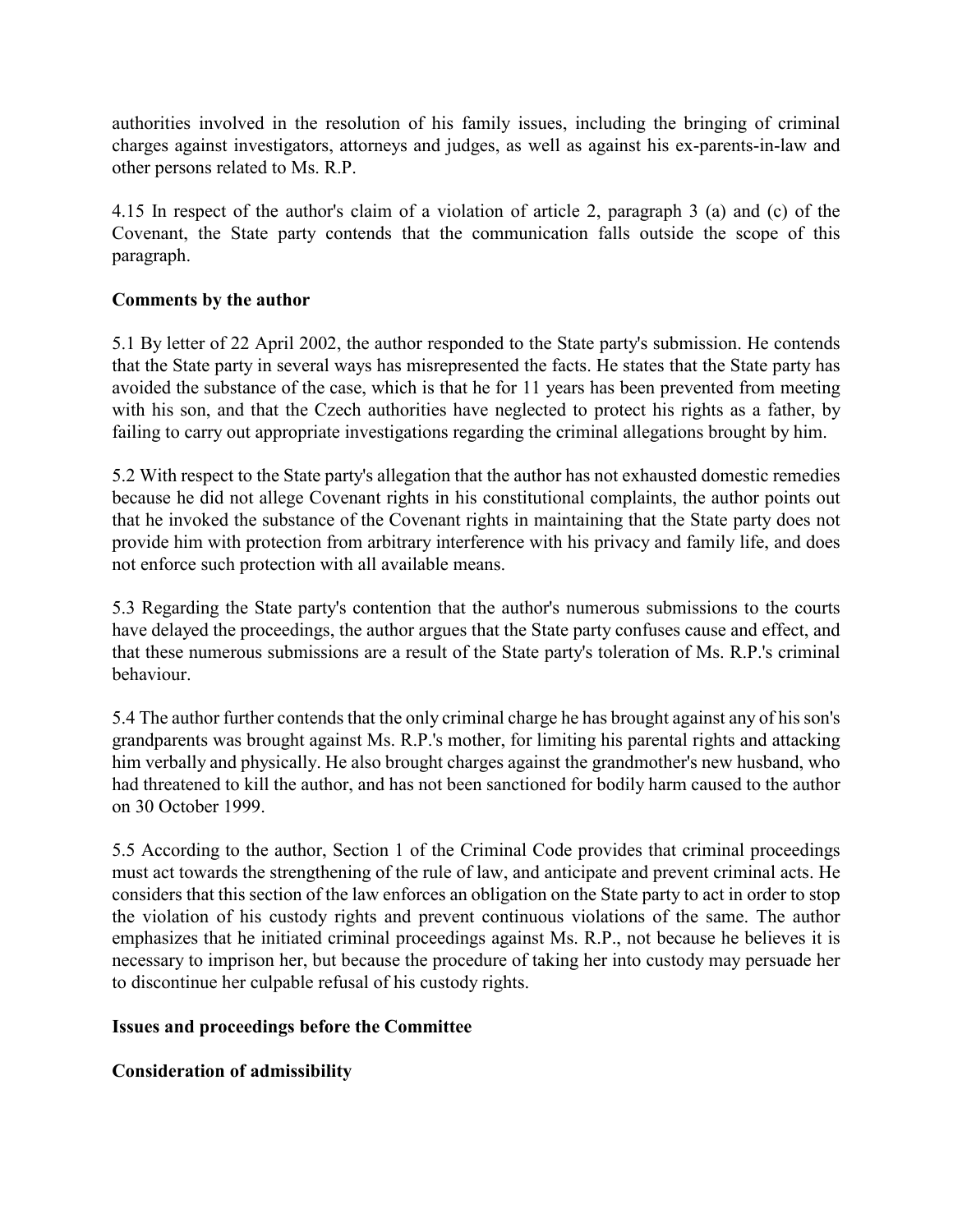6.1 Before considering any claim contained in a communication, the Human Rights Committee must, in accordance with rule 87 of its rules of procedure, decide whether or not the communication is admissible under the Optional Protocol to the Covenant.

6.2 The Committee has ascertained that the same matter is not being examined under another procedure of international investigation or settlement for purposes of article 5, paragraph 2 (a), of the Optional Protocol.

As regards the admissibility criterion in article 5, paragraph 2 (b), the State party alleges that the author's constitutional complaints concerned other rights than those invoked before the Committee and that he thereby has failed to exhaust domestic remedies. While it is not clear what the exact nature of these proceedings was, the Committee notes that the proceedings regarding divorce and custody rights have continued for 13 years without a final decision. (3)

6.3 While some delays in the proceedings may be attributed to the author himself, the Committee concludes that taking into account all the circumstances of the case, the application of the remedies has been unreasonably prolonged (4)for the purpose of article 5, paragraph 2 (b), of the Optional Protocol.

6.4 The Committee notes that the author in his submissions also alleged that his son's rights had been violated. However, since he does not claim that he is representing his son, the Committee finds that this part of the communication is inadmissible under article 1 of the Optional Protocol.

6.5 The Committee has taken note of the State party's argument that the communication does not reveal an arbitrary or unlawful interference by the Czech authorities in terms of article 17 of the Covenant. However, the Committee considers that the author has substantiated sufficiently, for the purpose of admissibility, that his communication raises issues under article 17 of the Covenant, by the alleged failure of the State party to protect the author's right to have access to his son. It therefore decides that the communication is admissible insofar as it raises issues under article 17, in conjunction with article 2 of the Covenant.

## Consideration of the merits

7.1 The Human Rights Committee has considered the present communication in the light of all the information made available to it by the parties, as provided in article 5, paragraph 1, of the Optional Protocol.

7.2 As to the alleged violation of article 17, the Committee notes the State party's contention that there is no documentation of arbitrary or unlawful interference by the State party with the author's family, that the decisions of courts of all instances have complied with the rules of procedure set by law, and that the delay in the resolution of the divorce and custody proceedings is due to the numerous petitions submitted by the author. However, the current communication is not based only on article 17, paragraph 1, of the Covenant, but also on paragraph 2 of the said provision, according to which everyone has the right to the protection of the law against interference or attacks on one's privacy and family life.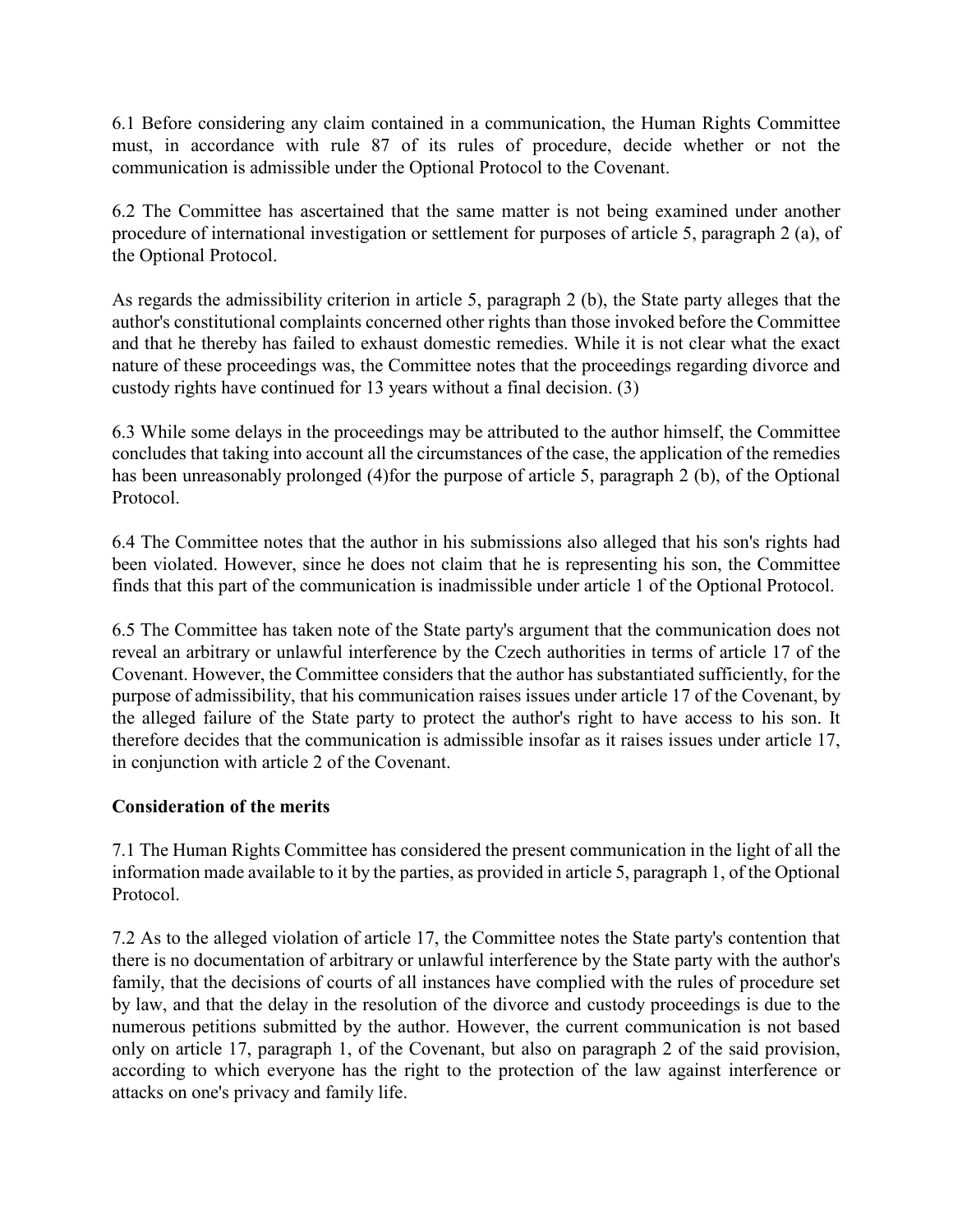7.3 The Committee considers that article 17 generally includes effective protection to the right of a parent to regular contact with his or her minor children. While there may be exceptional circumstances in which denying contact is required in the interests of the child and cannot be deemed unlawful or arbitrary, in the present case the domestic courts of the State party have ruled that such contact should be maintained. Consequently, the issue before the Committee is whether the State party has afforded effective protection to the author's right to meet his son in accordance with the court decisions of the State party.

7.4 Although the courts repeatedly fined the author's wife for failure to respect their preliminary orders regulating the author's access to his son, these fines were neither fully enforced nor replaced with other measures aimed at ensuring the author's rights. In these circumstances and taking into account the considerable delays at various stages of the proceedings, the Committee takes the view that the author's rights under article 17 of the Covenant, in conjunction with article 2, paragraphs 1 and 2 of the Covenant, did not receive effective protection. Consequently, the Committee is of the view that the facts before it disclose a violation of article 17, in conjunction with article 2 of the Covenant.

8. In accordance with article 2, paragraph 3 (a), of the Covenant, the State party is under an obligation to provide the author with an effective remedy, which should include measures to ensure prompt implementation of the court's orders regarding contact between the author and his son. The State party is also under an obligation to prevent similar violations in the future.

9. Bearing in mind that, by becoming a party to the Optional Protocol, the State party has recognized the competence of the Committee to determine whether there has been a violation of the Covenant or not and that, pursuant to article 2 of the Covenant, the State party has undertaken to ensure to all individuals within its territory or subject to its jurisdiction the rights recognized in the Covenant and to provide an effective and enforceable remedy in case a violation has been established, the Committee wishes to receive from the State party, within 90 days, information about the measures taken to give effect to the Committee's Views. The State party is also requested to publish the Committee's Views.

\_\_\_\_\_\_\_\_\_\_\_\_\_\_\_\_\_\_\_

An individual opinion signed by Committee members Mr. Nisuke Ando and Prafullachandra Natwarlal Bhagwati is appended to this document.

[Adopted in English, French and Spanish, the English text being the original version. Subsequently to be issued also in Arabic, Chinese and Russian as part of the Committee's annual report to the

<sup>\*</sup> The following members of the Committee participated in the examination of the present communication: Mr. Abdelfattah Amor, Mr. Nisuke Ando, Mr. Prafullachandra Natwarlal Bhagwati, Mr. Maurice Glèlè Ahanhanzo, Mr. Ahmed Tawfik Khalil, Mr. Eckart Klein, Mr. David Kretzmer, Mr. Rajsoomer Lallah, Mr. Rafael Rivas Posada, Mr. Martin Scheinin, Mr. Ivan Shearer, Mr. Hipólito Solari Yrigoyen, Mr. Patrick Vella and Mr. Maxwell Yalden.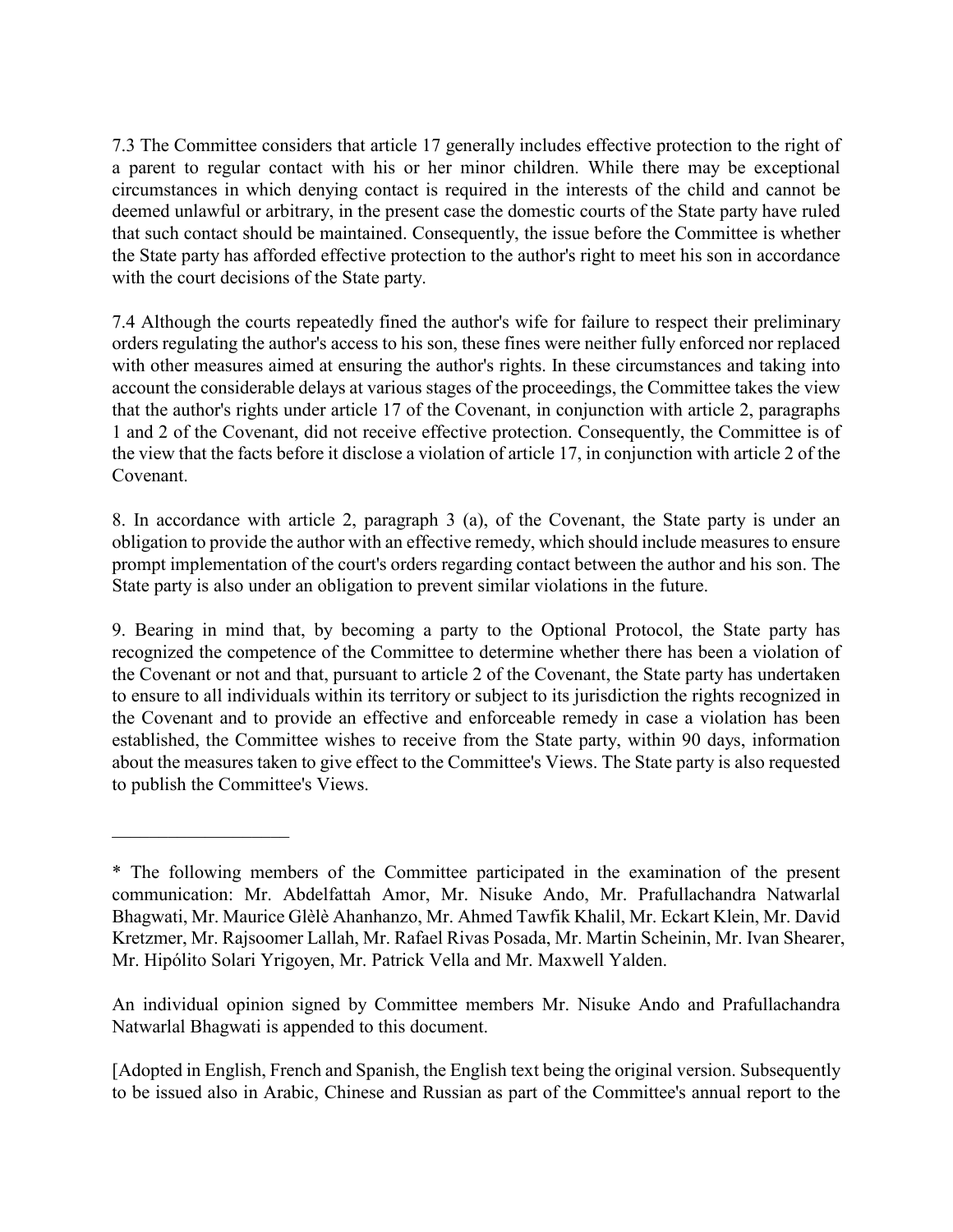## Individual Opinion by Committee members Mr. Nisuke Ando and Mr. Prafullachandra Natwarlal Bhagwati

While agreeing with the admissibility of the communication on the basis of article 5, paragraph 2, of the Optional Protocol I am unable to share the Committee's views that the author's rights under article 17, in conjunction with article 3 of the Covenant, have been violated.

First of all, in my opinion the provision of article 1 does not guarantee an "absolute right" of a separated father to have access to his child, who is under the mother's custody. The Committee should recall its views on Communication No. 201/1985 (Hendriks v. the Netherlands), where the same or similar situation was considered as raising issues under article 23.

Secondly, the Committee seems to conclude that the author did not receive "effective protection" as provided for under articles 17 and 2 (para. 7.4). However, I consider that the State party has done what it could. Thus, in a preliminary court decision of the Regional Court Prague West of 12 July 1993, confirmed in a further preliminary court decision of 2 October 1995, the author was granted the right to see his son every second weekend. In fact, the author was allowed to see his son during 1994 and 1995, though on an irregular basis and under the surveillance of a family member of the mother or armed security officers (para. 2.2). Later, facing non-compliance with the court decision on the part of the mother, the Public Attorney initiated criminal charges against the mother (para. 4.6). In addition, the Public Attorney initiated other criminal charges against the mother on the basis of criminal charges filed by the author himself (para. 4.7). Obviously, the mother has been repeatedly fined (para. 2.2).

Thirdly, while I do not understand why the mother has tenaciously refused to allow the father to see his son, I take note of the fact that during the procedure of the other criminal charges mentioned above, a specialist in clinical psychology stated that the son was very firm in his views and refused to spend with the father the time ordered by the court (para. 4.7). Considering that the son, who was well over 10 years of age, should be able to judge on his own and that the father made no comment on this particular point, I think that the Committee should give due consideration to the son's own wish. In this connection, I like to emphasize that what matters most in the present case is "the best interest of the child" and that the Czech courts should have concrete materials to determine the matter, while the author has not provided the Committee with sufficient materials to reverse the courts' judgements. In any event, it has been an established jurisprudence of the Committee that it is not for the Committee but the relevant domestic courts to evaluate facts and evidence in a given case unless such evaluation suffers from impartiality or constitutes denial of justice. In the present case, no such circumstance exists.

Finally, the author contends that the State Party fails to enforce protection with all available means (para. 5.3) and the Committee states that the State Party is under the obligation to provide the author with an effective remedy, which should include measures to ensure prompt implementation of the court's orders regarding contact (para. 8). However, considering the specific nature of family